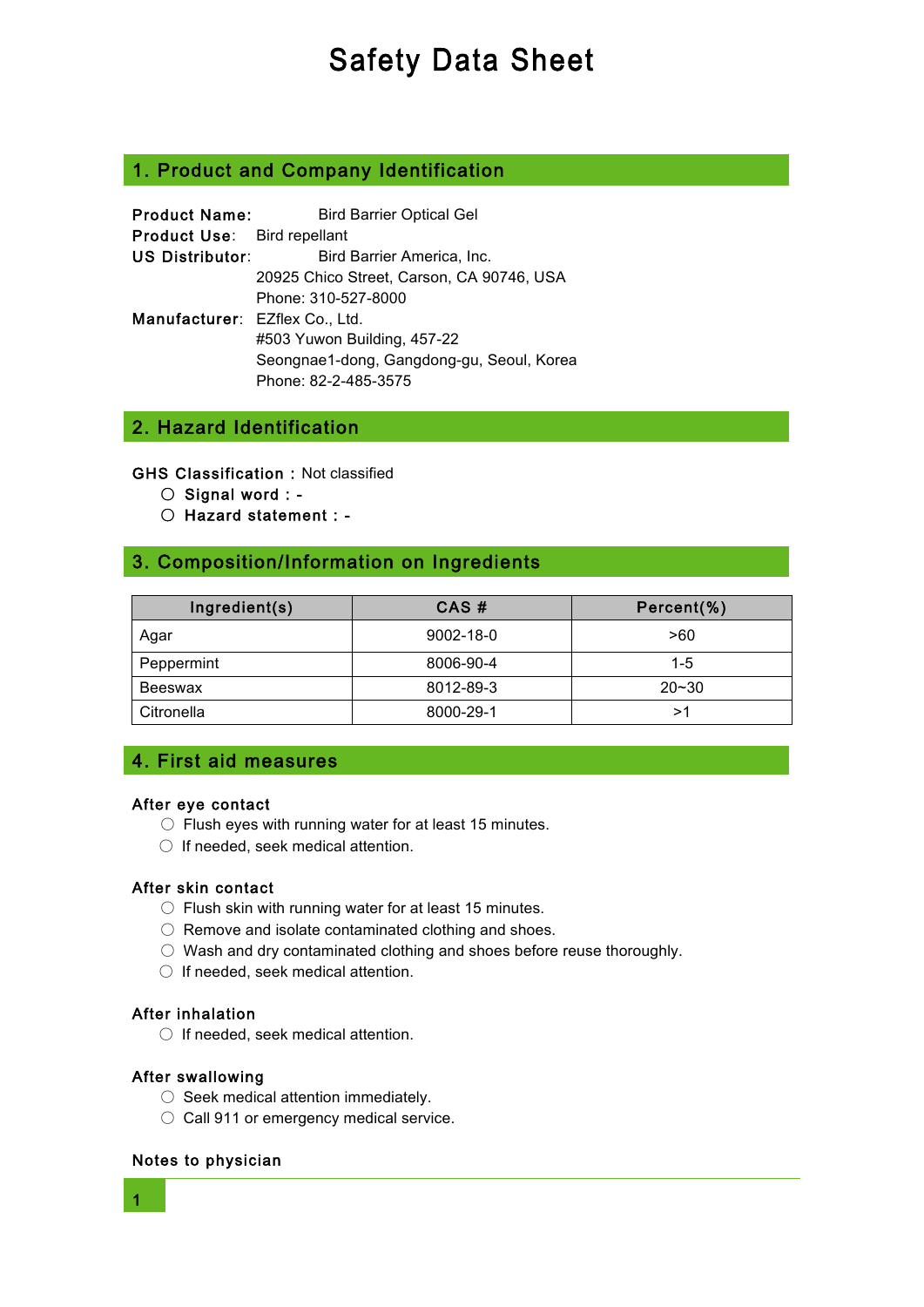$\circ$  Ensure that medical personnel are aware of the materials involved and take precautions to protect themselves.

## 5. Fire Fighting Measures

#### Extinguishing media

Suitable extinguishing agents : Dry Chemical, CO2, water spray or regular foam. Unsuitable extinguishing agents : Not available

Large Fires : Water spray, fog or regular foam.

#### Hazardous combustion products :

This product may evolve Carbon oxides and Silicon dioxide during fire or very high heat conditions.

#### Protection of firefighters

#### Specific hazards arising from the chemical :

May burn but does not ignite readily.

#### Protective equipment for firefighters :

Firefighters should wear self-contained breathing apparatus (SCBA). Structural firefighter's protective clothing will only provide limited protection.

#### General fire hazards

- $\circlearrowright$  Move containers from fire area if you can do it without risk.
- $\circ$  Cool containers with flooding quantities of water until well after fire is out.
- Do not scatter spilled material with high pressure water streams.
- Always stay away from tanks engulfed in fire.

## 6. Accidental release measures

#### Personal precautions

- Eliminate all ignition sources (no smoking, flares, sparks or flames in immediate area).
- Wear protection gloves.

#### Environmental precautions

- Atmosphere : Use with adequate ventilation.
- $\circlearrowright$  Land : Dike far ahead of liquid spill for later disposal.
- Underwater : Prevent entry into waterway and sewers.

## Methods for cleaning up

## Small Spill

 $\circ$  Take up with sand or other non-combustible absorbent material and place into containers for later disposal.

#### Large Spill

○ Dike far ahead of liquid spill for later disposal.

# 7. Handling and Storage

#### Safe Handling

○ Wash thoroughly after handling.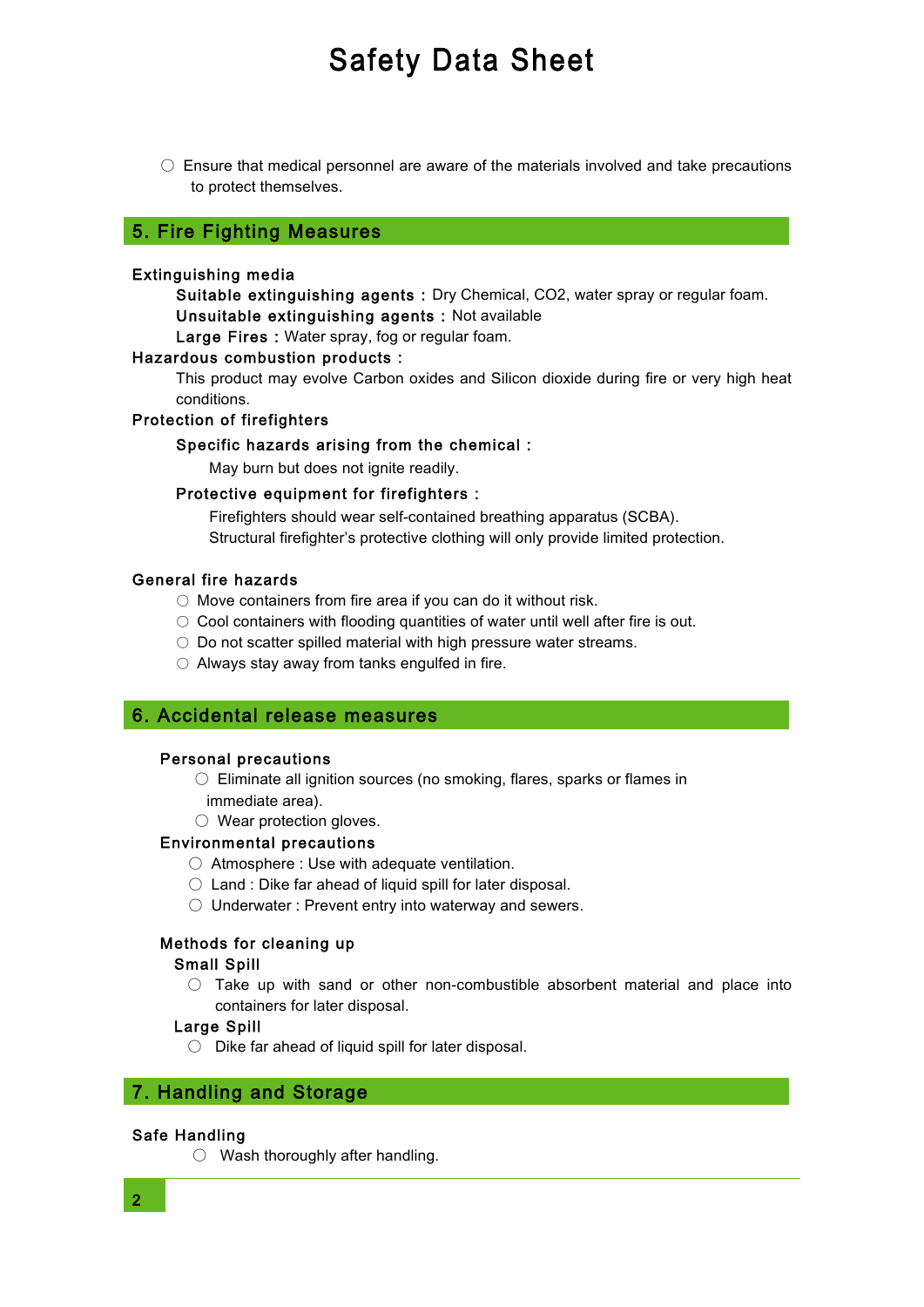- Use with adequate ventilation.
- Avoid contact with eyes, skin, and clothing.
- Avoid ingestion.

## Safe Storage

- Keep container closed.
- Store in the well ventilated area.

# 8. Exposure controls and personal protection

Engineering controls : Good industrial hygiene practices should be observed.

## Personal protective equipment

Respiratory protection: Wear an approved NIOSH dustproof respirator.

Eyes: Wear appropriate protective eyeglasses or chemical safety goggles as described by OSHA's eye and face protection regulations in 29 CFR 1910.133 or European Standard EN166. Skin: Wear appropriate protective gloves.

Clothing: Wear appropriate protective clothing.

# 9. Physical and chemical information

| Appearance                   | Gel            |
|------------------------------|----------------|
| Color                        | Pale yellow    |
| Odor                         | Pungent        |
| Odor threshold               | Not determined |
| pH                           | Not determined |
| Melting point/Freezing point | Not determined |
| Initial boiling point and    | Not determined |
| Boiling range:               |                |
| Flashpoint                   | Not determined |
| Evaporation rate             | Not determined |
| Flammability (solid, gas)    | Not determined |
| Upper/lower flammability or  | Not determined |
| explosive limits             |                |
| Vapor pressure               | Not determined |
| Solubility                   | Not determined |
| Vapor density                | Not determined |
| <b>Relative Density</b>      | Not determined |
| Partition coefficient:       | Not determined |
| n-octanol/water              |                |
| Auto-ignition temperature    | Not determined |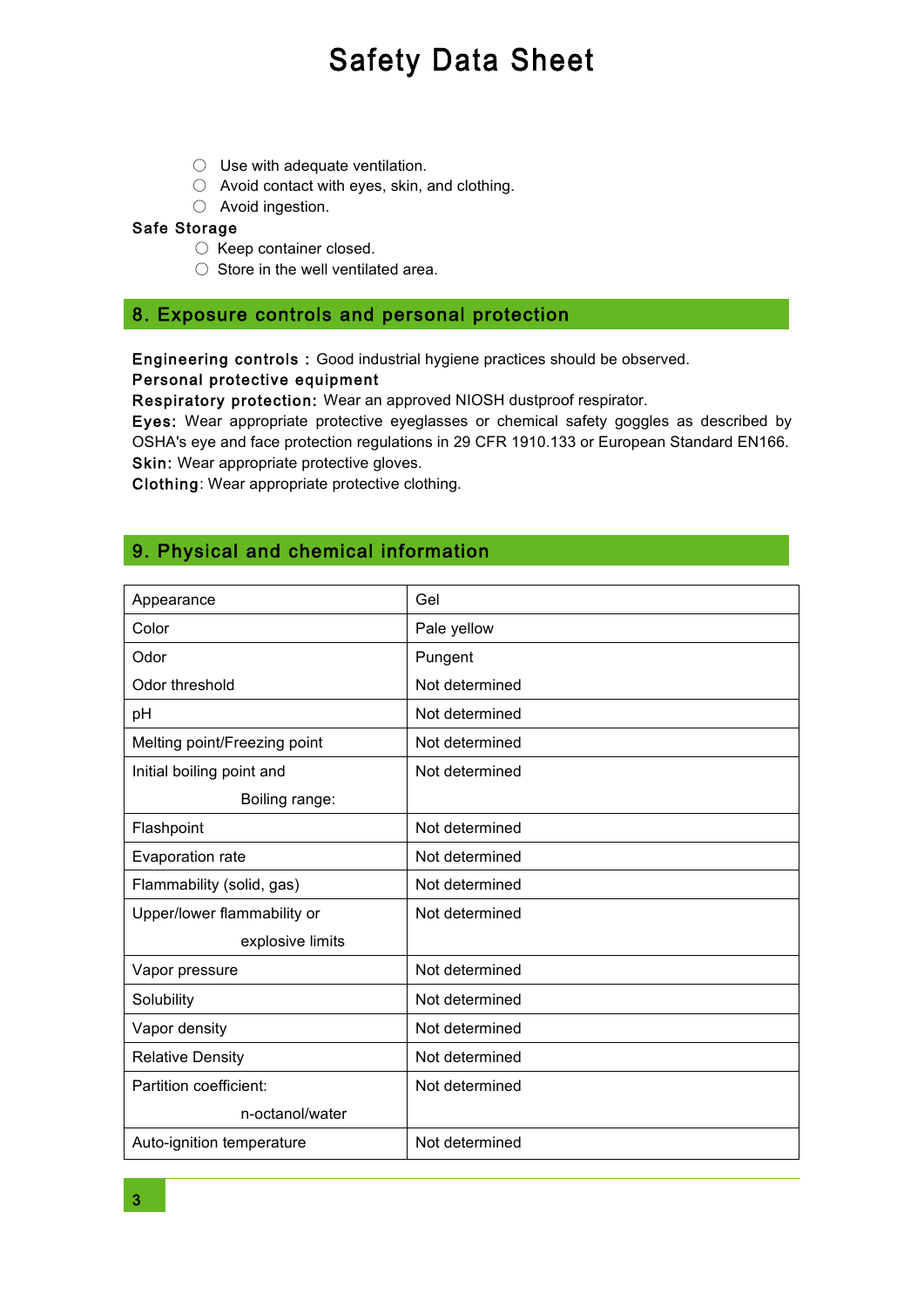| Decomposition temperature | Not determined |
|---------------------------|----------------|
| Viscosity                 | Not determined |
| Molecular weight          | Not determined |

# 10. Stability and reactivity

Stability : No data.

Conditions to Avoid : Heat, flame, spark and other ignition sources **Incompatible materials :** oxidizing agents

Hazardous decomposition products : May produce carbon oxides or silicon.

# 11. Toxicological information

| $\circ$ Skin corrosion/irritation | N/A                                          |
|-----------------------------------|----------------------------------------------|
| $\circ$ Respiratory sensitization | N/A                                          |
| $\circ$ Skin sensitization        | N/A                                          |
| ○ Carcinogenicity                 | N/A                                          |
| ○ Germ cell mutagenicity          | N/A                                          |
| $\circ$ Reproductive toxicity     | N/A                                          |
| ○ Specific target organ           | N/A                                          |
| Toxicity (Single exposure)        |                                              |
| ○ Specific target organ           | N/A                                          |
| Toxicity (Repeated exposure)      |                                              |
| ○ Aspiration                      | N/A                                          |
| ○ Water Solubility                | $0.006997$ mg/L,                             |
|                                   | Poorly water soluble (Episuite)              |
|                                   | Lack of rapid degradability (Episuite:Biowin |
|                                   | 2,5,6,7                                      |
| Persistence and degradability     | No data                                      |
| <b>Bioaccumulative potential</b>  | No data                                      |
| Mobility in soil                  | No data                                      |
| Other adverse effects             | No data                                      |